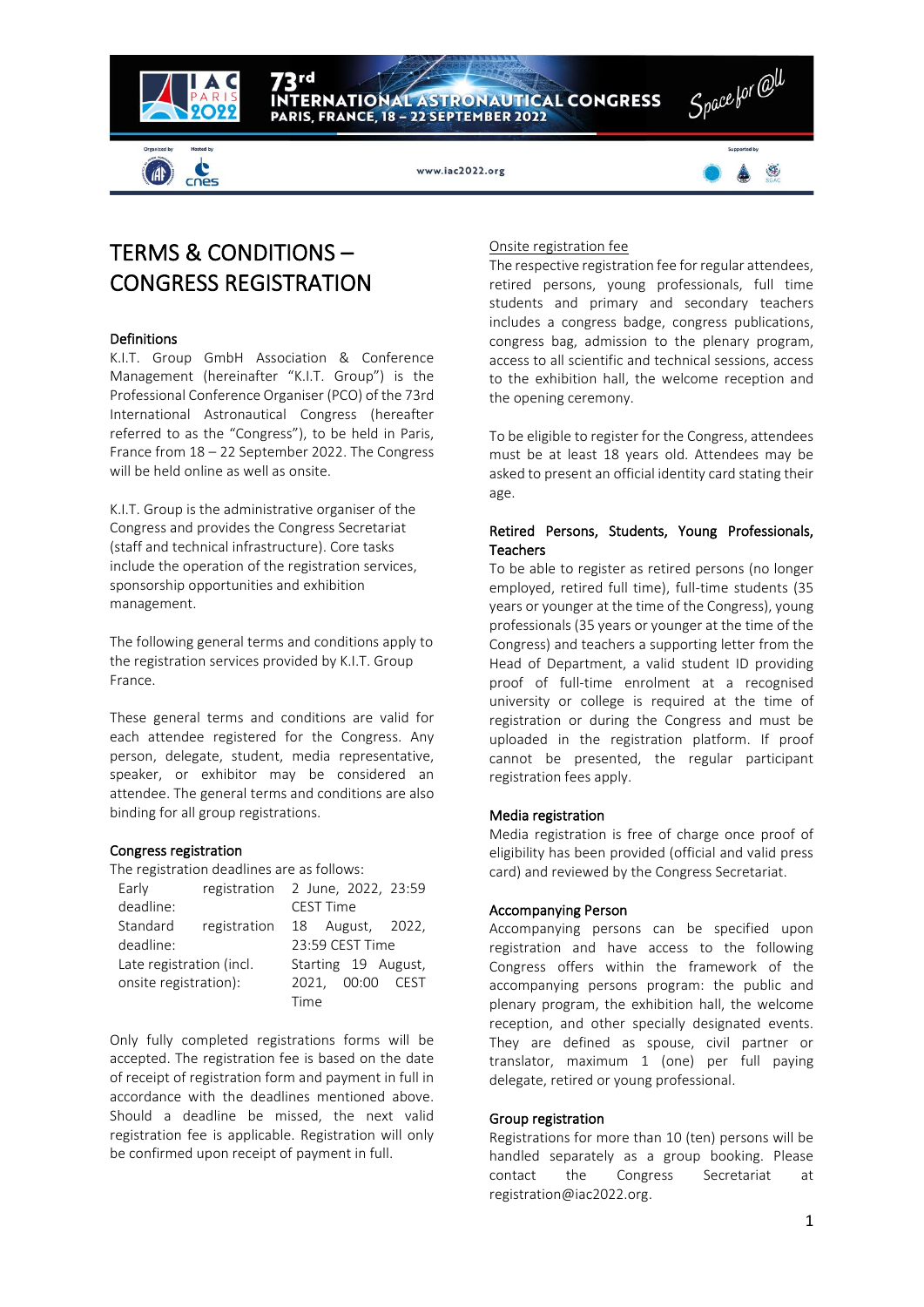

The Congress Secretariat shall not be held responsible for the double booking of an individual attendee or group made by another company or organisation.

A payment order will be sent by email to the group manager once the Congress Secretariat has received the fully completed registration form. Payment for the group registration shall be transferred immediately upon receipt of the payment order. A final registration invoice shall be issued and sent to the group manager after the Congress.

The Congress Secretariat will provide the group manager with information on how to communicate the names of their group members. Individual data of each group member such as first name, last name, individual email address and postal address must be provided.

Please note that group members will only be considered as fully registered once the requested personal details have been provided. If we do not receive the requested details, group members will neither be allowed to attend the Congress nor receive any kind of certificate of attendance whatsoever nor access to the virtual event platform. An individual email address is needed to provide login access.

The deadline to submit the information of each group member is August 18, 2022. Until this date, name changes are free of charge. After this date, a name change fee of EUR 30 applies.

Should the pre-paid amount not be used in full during the pre-registration process, the remaining amount can be used for onsite registration. There will be no refund for paid and unused badges/registrations.

## Congress material for attendees

Provided that the registration form and full payment are received no later than the standard registration deadline, congress material shall be included in the onsite registration fee for all fully registered attendees. Should the registration form and/or full payment be received after the standard registration deadline, the Congress Secretariat cannot guarantee that congress material will be available. All congress material will be handed out onsite at the congress material counter.

#### Methods of payment

Payment is required at the time of registration. It is mandatory to be made in EUR only, using one of the following methods:

1. Credit card (Visa, Mastercard): Attendees should complete the relevant section of the registration form.

2. Bank transfer (Payment (EUR only) until 18 August 2022 latest):

Account holder: K.I.T. Group France, 2 Rue Joseph Sansboeuf, 75008 Paris

Bank name: CIC Bank Sort Code: 30066 K.I.T. Account Number: 00020049702 SWIFT-CODE: CMCIFRPP IBAN: FR76 3006 6109 3300 0200 4970 212 Reference: IAC 2022, attendee name, attendee number

Please note that all transfer costs shall be prepaid by the sender. Cheques will not be accepted.

## Letter of confirmation/payment receipt

A letter of confirmation/payment receipt will be sent by email once the Congress Secretariat has received the fully completed registration form and the related payment. Attendees must present this confirmation/payment receipt at the registration counter as proof of their registration and payment.

#### Letter of invitation

In order to receive a letter of invitation, attendees must first register to the Congress and submit payment in full. Letters of invitation will not be sent after the standard registration deadline.

Individuals requiring an official letter of invitation can contact the Congress Secretariat by sending an email t[o registration@iac2022.org.](mailto:registration@iac2022.org)

The letter of invitation shall not financially obligate the Congress Organiser in any way, nor shall it guarantee that the attendee will receive a visa automatically. All expenses incurred in relation to the Congress shall be the sole responsibility of the attendee.

#### Visa requirements

The attendee is solely responsible for his/her own travel to and from the congress venue, including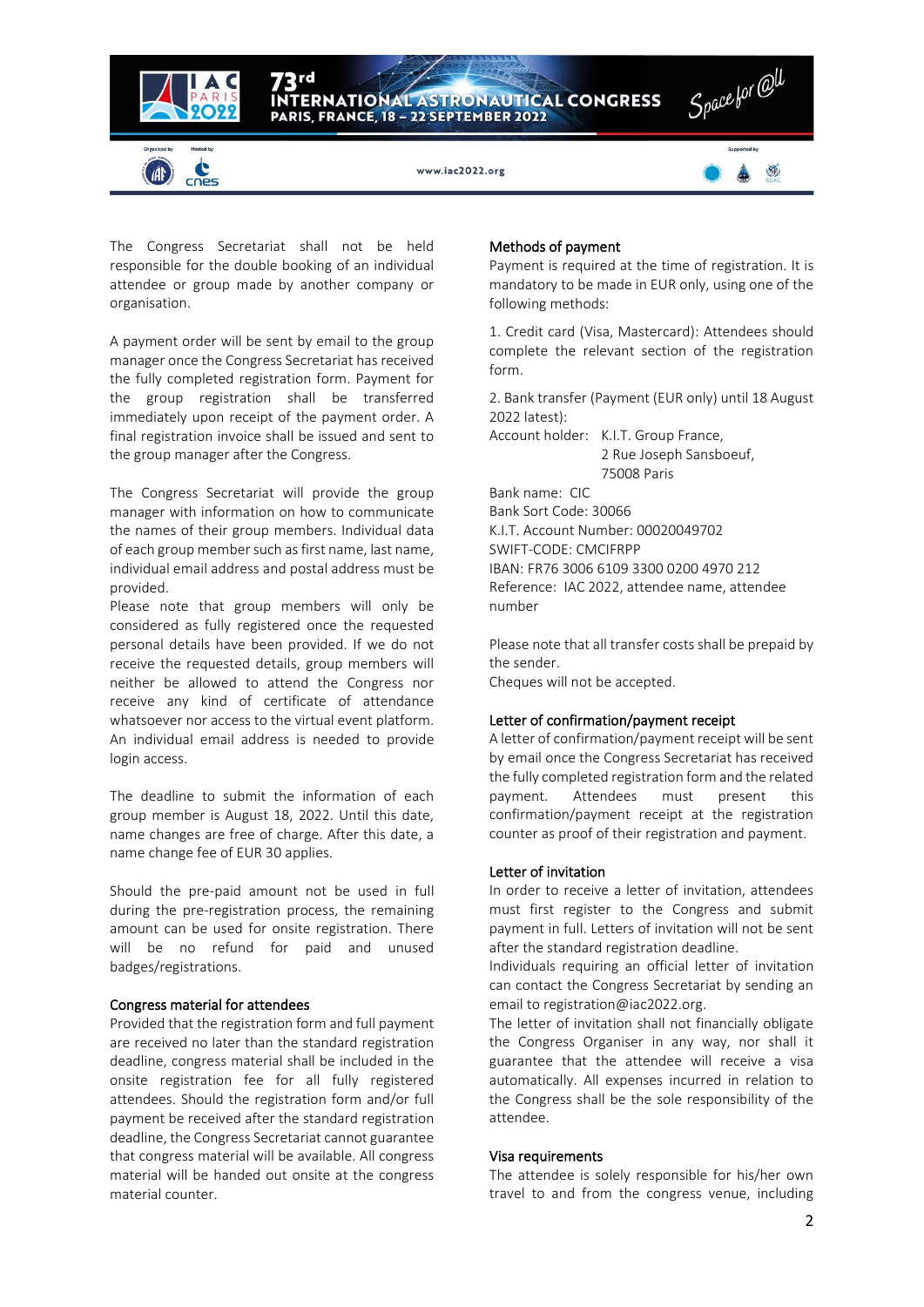

clarification of entry requirements. The attendee is responsible for clarifying and complying with all visa regulations. K.I.T. Group can neither advise nor act as an intermediary in any form in travel and visa matters.

The registration fee minus a handling fee of EUR 75 will be refunded after the Congress if the visa was applied for on time and an official proof from the embassy confirming that a visa could not be granted is forwarded to the Congress Secretariat no later than 30 days after the Congress (October 22, 2022).

#### Lost name badge for onsite attendees

The name badge shall be worn at all times during the Congress. Access to the congress facilities will not be granted without a proper name badge.

#### Registration cancellation policy

Notification of cancellation shall be made in writing and sent to the Congress Secretariat by sending an email to [registration@iac2022.org.](mailto:registration@iac2022.org) The notification shall include all the relevant information regarding the bank account to which a possible refund may be remitted.

If the written notification of cancellation is received before 18 August 2022 a handling fee of 75 EUR will be deducted from the refund sum. No refunds will be made for cancellations received after this date.

Refund requests will be processed after the Congress only. They shall be made in writing and sent to the Congress Secretariat by email no later than 30 days after the Congress (October 22, 2022, 23:59 CEST Time). No refund request will be processed after this date.

Credit will not be given for unattended events or early termination of attendance. Refunds will be credited only to person / entity who / which paid the original registration. Reimbursement to or for the benefit of third parties is excluded.

#### Modification of the congress programme

The congress programme is published as an indication only and may be subject to modification at any time in terms of time, location, theme, and content (in particular to the programme schedule, the appointment and/or selection of speakers, the technical environment, programme duration, etc.) The attendee has no claim to the staging of a

particular speaker and/or event, to a particular event duration or to the provision of a particular content. Changes to the programme do neither constitute a right of withdrawal nor refund claim on the part of the persons registered, provided the character of the event as a specialist event in the specified subject area is not affected by the changes.

#### Cancellation of the Congress, Force Majeure

If the event cannot take place or has to be postponed due to events beyond the control of K.I.T. Group and/or its client IAF (force majeure) or due to events that cannot be attributed to intent or gross negligence on the part of K.I.T. Group and/or its client IAF, each or both of the aforementioned shall be released from their obligation to perform to this extent. Neither K.I.T. Group nor its client IAF can be held liable by participants for any damage, costs or losses incurred, such as transport costs, accommodation costs, financial losses, etc.

In case of postponement and/or cancellation of the event, K.I.T. Group – on behalf of IAF – reserves the right to either retain the entire registration fee and use it for a future IAF congress or to refund the registration fee to the attendee on a pro rata basis after deduction of the costs already incurred for the organisation of the 73rd International Astronautical Congress 2022 which could not be recovered from third parties.

#### Data Protection

The Organizer processes and uses the participant's personal data, in particular the contact information required for registration, including full name, address, telephone number and email address. In the case of payment by credit card, credit card details (credit card type and number, security code, expiry date, name of cardholder) will be collected. For the purpose of verification and decision making on the most suitable payment method, information (e.g. credit rating) from external third party providers may be used. This information also includes the participant's address. This collection and processing of data is carried out exclusively for the purpose of carrying out the contract, in accordance with the provisions of Article 6 §1b of the EU Regulation 2016/679 on the protection of individuals with regard to the processing of personal data and on the free movement of such data, the socalled GDPR. The data protection statement details this process and is accessible at any time.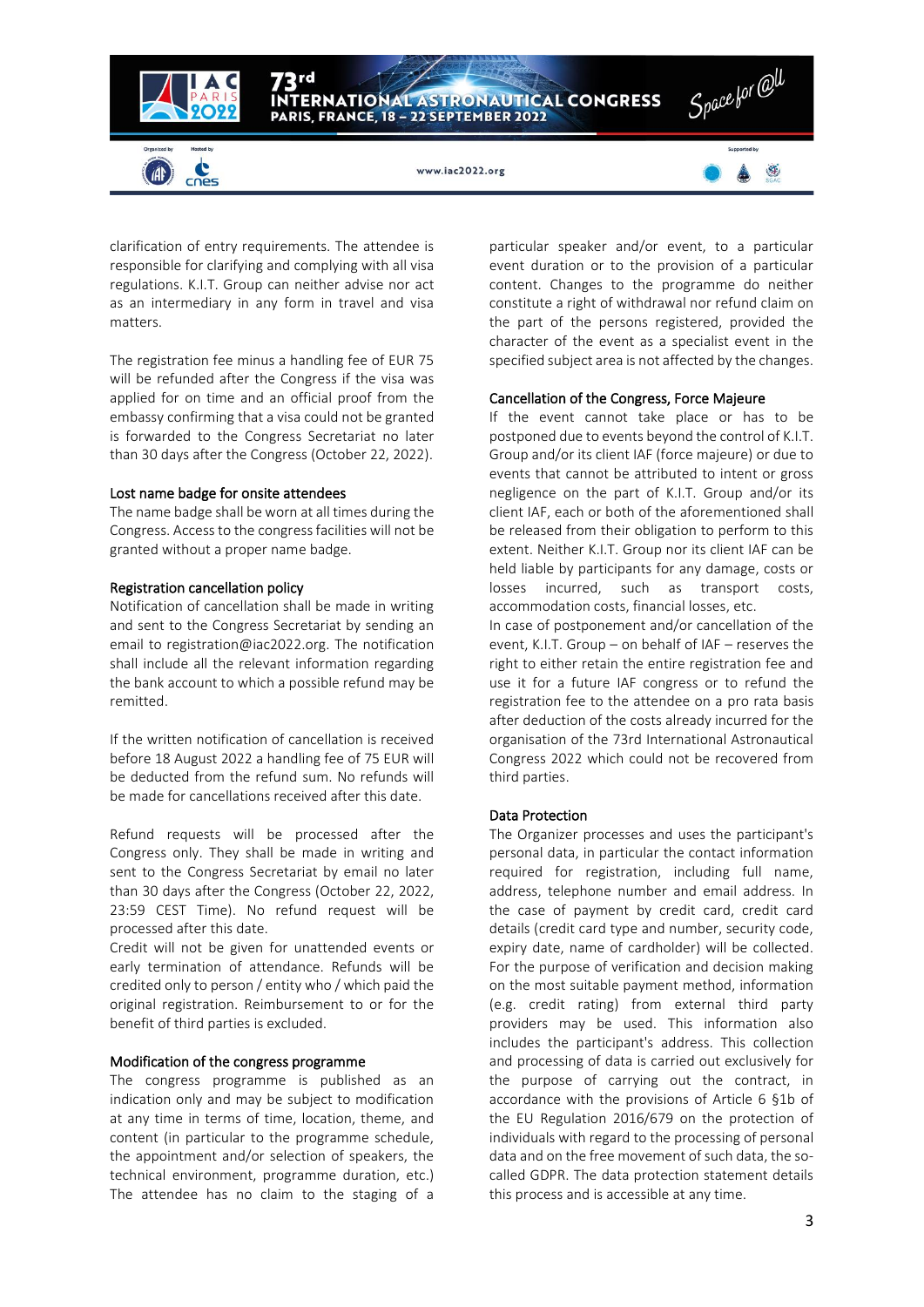

In addition, the IAC 2022 Organizer may periodically share personal contact details with third parties (e.g. service providers and/or sponsors and exhibitors), who may contact attendees regarding activities offered at the Congress or pass on information that may be of interest to them.

Personal data may be transferred within the limits of Article 6 § 1a-f EU GDPR: a) consent given, b) performance of a contract, c) compliance with a legal obligation, d) safeguarding the vital interests of the data subject or another natural person, e) public interest or exercise of official authority, f) legitimate interests pursued by the controller.

For more information, please refer to the [data](https://iac2022.org/privacy-policy/)  [protection declaration.](https://iac2022.org/privacy-policy/)

For any request concerning personal data, please contact us: france@kit-group.org.

#### Intellectual Property Rights

All content (trademarks, brands, copyrights, etc.) displayed at the Congress remain the property of their respective owners and are used for identification purposes only. The content and compilations published by the providers at the digital congress platform and/or on the event website are subject to the applicable copyright laws. The reproduction, editing, distribution, sharing and/or any kind of exploitation outside the limits of the applicable copyright laws require the written consent of the respective author and/or creator.

Downloads and copies of information, documents, files, presentations, and other content shared are only permitted if explicitly marked and solely for private use. The commercial use of content is prohibited without the consent of the author/creator. Insofar as the content on the event platform website has not been created by the organiser, the copyrights of third parties will be observed. Contributions of third parties are marked as such on the event platform website. Should a copyright infringement nevertheless occur, the organisers require a corresponding notice. The relevant content will then be removed immediately.

#### Film, photo and video recordings

The attendee understands that the organiser will create image, film and audio recordings related during the Congress for educational purpose. This material can be shared and published within public reporting or used in social networks (Facebook, Twitter, LinkedIn) about the event without entitlement to remuneration. The attendee explicitly gives her/his consent to the use of her/his images, voices and other content captured at the event for publications and communications relating to the event according to the effective law. In this respect, the attendee waives any remuneration and will not assert any claims for remuneration whatsoever. The attendee can withdraw her/his consent at any time by contacting the Congress Secretariat via email to [registration@iac2022.org.](mailto:registration@iac2022.org)

#### Liability

The congress organisers shall be held liable in the framework of a duty of care as a respectable businessperson according to statutory provisions. The liability of the congress organisers - for whatever legal reason - shall be limited to intent and gross negligence.

To the extent permitted by applicable law, K.I.T. Group, including all its management, representatives, fully or partially employed staff, and/or the Governing Board of the IAF shall not be liable for any direct, indirect or consequential damages of any kind, loss of profits and/or loss of data arising from and in connection with the access and use of the platform and the participation in the Congress. The liability of commissioned service providers shall remain unaffected by this.

The attendee shall take part in the Congress at his/her own risk. Oral agreements shall not be binding if these have not been confirmed in writing by the congress organisers.

K.I.T. Group and its client IAF and CNES do not warrant the adequacy, accuracy and/or completeness of any information conveyed during the 73rd International Astronautical Congress 2022 and published on the platform.

The organisers do not guarantee uninterrupted and/or error-free access to the platform of the Congress. The organisers endeavours to fix such interruptions as fast as possible. In all other respects, the regulations from the connectivity or technical issues section apply.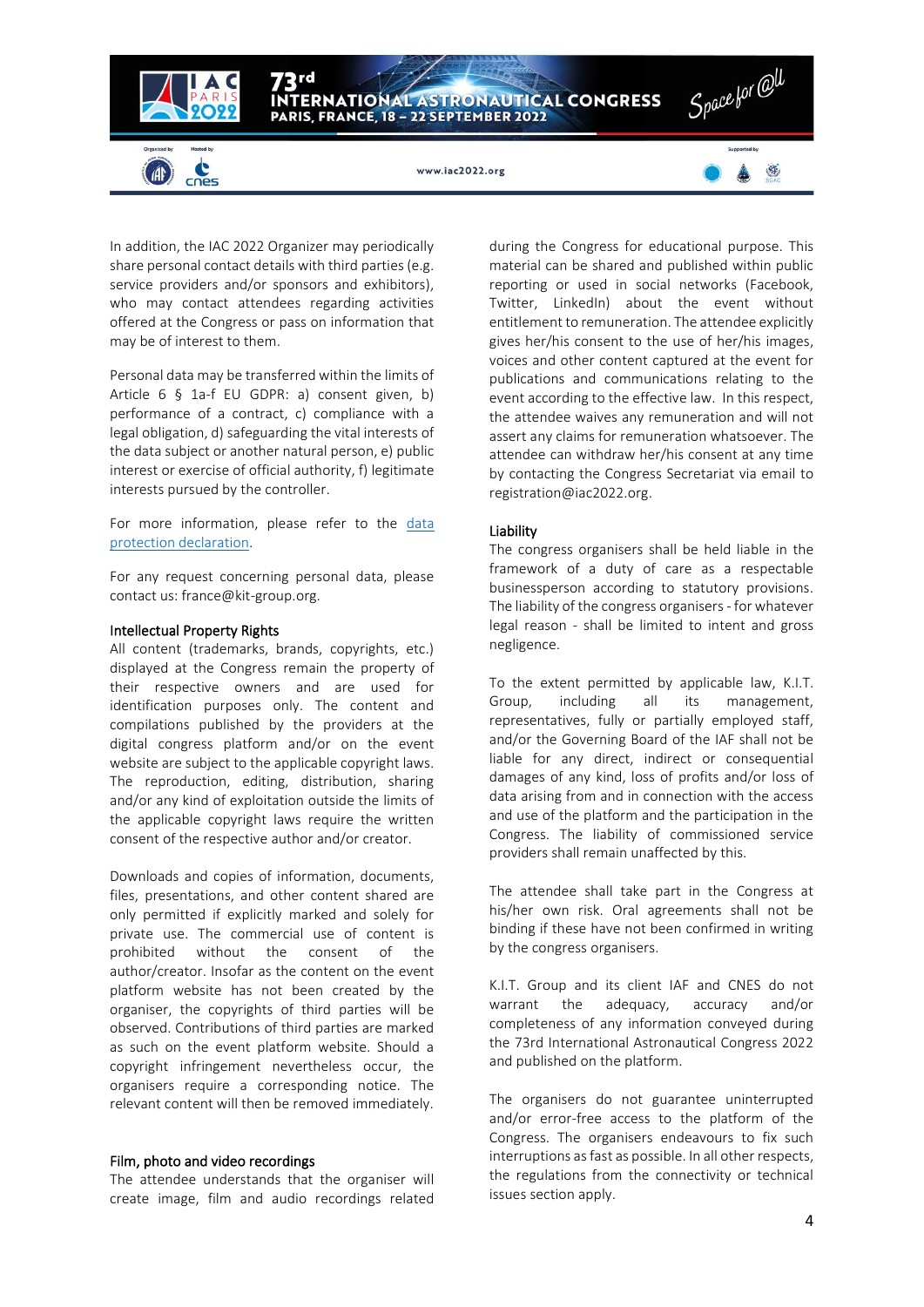

#### Applicable law, place of jurisdiction

French law shall apply to the exclusion of the UN Sales Convention. As far as legally permissible, Paris is agreed as place of jurisdiction.

#### Requirement of written form

Oral agreements have not been made. Changes and/or additions to these terms and conditions must be made in writing to be effective. This also applies to the waiver of the requirement of the written form.

#### Severability clause

Should individually provisions of these General Terms and Conditions of Business be and/or become invalid and/or impracticable, the remaining provisions shall not be affected thereby. Rather, the parties undertake to replace the ineffective and/or impracticable provisions with legally valid and/or practicable provisions which correspond to the ineffective and/or impracticable ones in economic terms. This also applies to any loopholes.

#### Right of modification

K.I.T. Group may make changes and/or additions to these General Terms and Conditions at any time. The attendees will be informed of such revisions from time to time. If the changes and/or amendments concern essential parts of the contract and if the rights of the attendees are substantially changed as a result, each attendee with an existing and paid registration will be informed separately with the possibility of consent.

As of 14 June, 2022

# TERMS & CONDITIONS - GALA DINNER

These terms and conditions are applicable to any registered participant of the 73rd International Astronautical Congress from September 18 to 22, 2022 in Paris, France (hereinafter referred to as "IAC 2022") who wishes to attend the Gala Dinner. Any person registered as a delegate, student, press representative, speaker or exhibitor is considered a participant.

The Gala Dinner is a separate event, taking place in person during IAC 2022 on Thursday, 22 September, 2022, the last day of IAC 2022. The deadline for registration for the Dinner is midnight, 12 September, 2022. Seating availability and seating arrangements are governed by the chronological order of registration.

Participants may register for the Gala Dinner subject to payment of the dinner fee as defined below and provided that they are properly registered and have paid all registration fees in advance.

Accompanying persons may attend the gala dinner subject to payment of the dinner fee as defined below and provided that the participant with whom the accompanying person is attending the dinner is properly registered and has paid all registration fees. In addition, the accompanying person's name must be clearly indicated on the participant's registration form.

Generally, only one registration form is required for both the participant and the accompanying person.

#### Art. 1 - Means of payment

All payments must be made at the time of registration, before 12 September at midnight, in EURO  $(\epsilon)$  only, using one of the following payment methods:

- If payment is made by credit card (Visa, MasterCard), participants must fill in the relevant parts of the registration form.

Bank transfer: Payment by bank transfer is possible, but only until 18 August, 2022, to the following bank account

Account holder: IAC 2022 – Registrations

Bank: CIC Crédit Industriel et Commercial

IBAN: FR76360066109330002004970212

BIC / SWIFT: CMCIFRPP

Reference: IAC2022, full name, participant number

All bank charges related to the transfer must be paid by the sender.

Cheques are not accepted.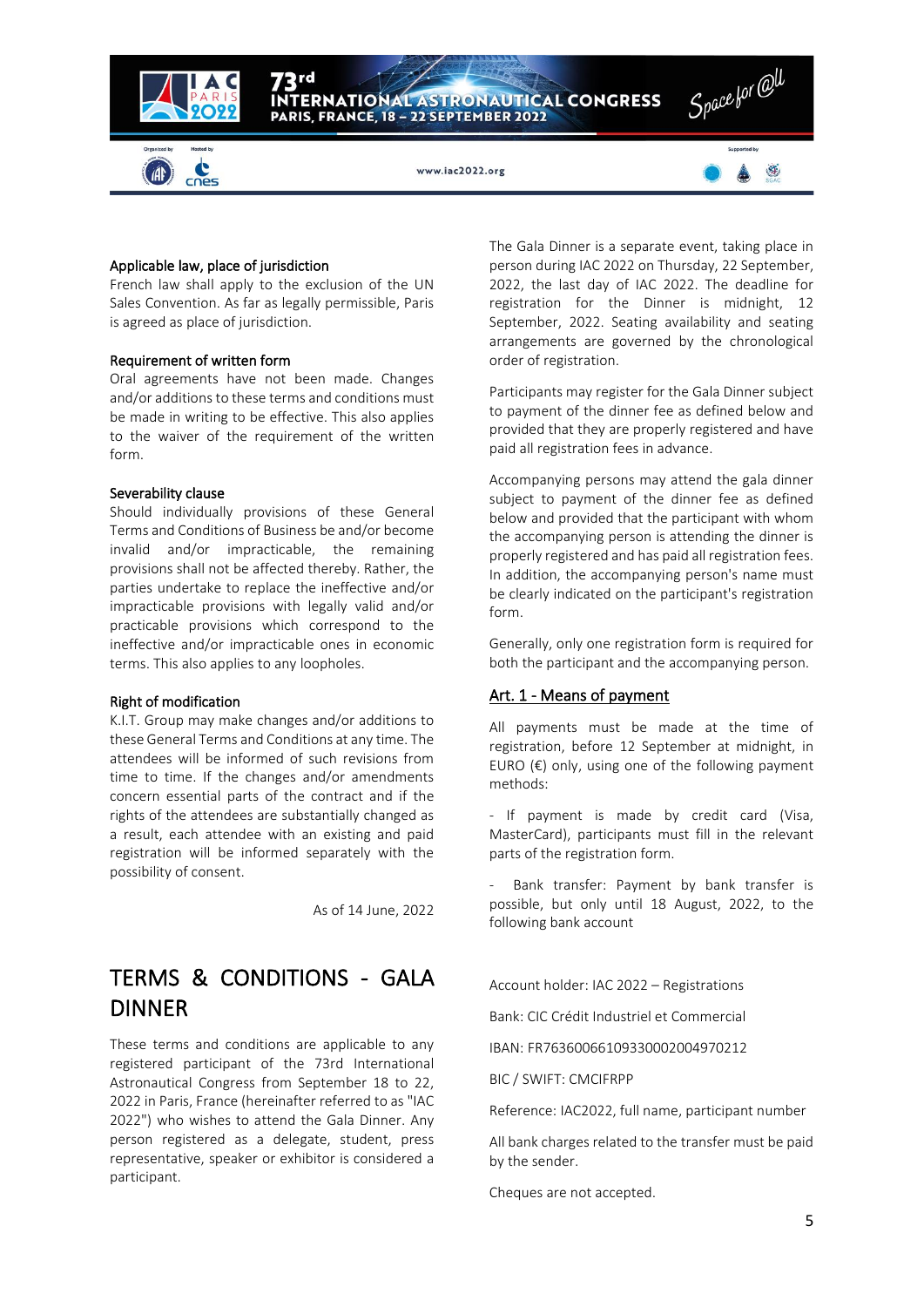

# Art. 2 - Acknowledgement of payment

An acknowledgement of receipt/confirmation of payment will be sent by the Organizer upon receipt of the registration and full payment by email.

# Art. 3 - Cancellation conditions

Any request to cancel participation in the Dinner must be made by email and sent to the Congress Secretariat at the following address: registration@iac2022.org. The request must include all the necessary bank information for a possible refund.

If the written cancellation request is received before 7 September, 2022, a full refund of the Dinner registration will be issued. No refunds will be due after this date.

# Art. 4 - Refunds

Refunds for cancellations received prior to 7 September, 2022, will be made within 30 days of the Congress.

No refunds will be made for non-attendance at the **Dinner** 

With regard to the above-mentioned provisions, refunds will be made to the bank details provided at the time of the cancellation request, which must be those of the payer.

# Art. 5 - Modification and/or cancellation of the Dinner and/or IAC 2022

The Organizer reserves the right to change and/or modify the date and/or location or any other conditions of the Dinner during the IAC 2022 period. None of the above-mentioned changes will entitle the participant to a refund or claim.

If the Dinner cannot take place or has to be postponed due to events beyond the control of the Organizer, the Organizer will be released from its obligations towards the Dinner participant, except for the refund of the price paid by the latter. In this case, the amount paid for the Dinner registration will be refunded within 30 days after the scheduled date of IAC 2022. Any other claim for compensation is excluded.

If IAC 2022 should be postponed/cancelled, the Organizer reserves the right to cancel the Dinner. In this case, a paid dinner registration will be refunded within 30 days after the scheduled date of IAC 2022. Any other claim for compensation is excluded.

# Art. 6 - Insurance and liability

The Organizer can only be held liable within the scope of the legal duty of care of a prudent professional. The liability of the Organizer regardless of the legal grounds - is limited to gross negligence or intent.

In all other cases, the Organizer is only liable - unless otherwise provided for in the section Cancellation Conditions - for breach of a contractual obligation, compliance with which is essential for the proper performance of this contract and to which the participant can legally refer. In all other cases, the liability of the Organizer is excluded.

The liability of the Organizer for injury to life, body and health remains unaffected and is not affected by this clause.

The Organizer cannot be held responsible for any case of force majeure, in accordance with the provisions of Article 1218 of the French Civil Code.

# Art. 7 - Rights and obligations of the participant at the IAC 2022 dinner

The present Terms and Conditions specify the following rights and obligations of the participant and are deemed formally accepted by the participant upon registration.

During the IAC 2022 Dinner, the participant or accompanying person or exhibitor may be filmed or photographed individually or as a group.

By accepting these terms and conditions, he/she agrees to be filmed or photographed and consents to the creation, editing and use of these photos, films and sound recordings. The participant/accompanying person agrees that this material may be edited, used, shared and/or published in the following manner as part of the coverage of the event and/or promotion of the event without any right to compensation: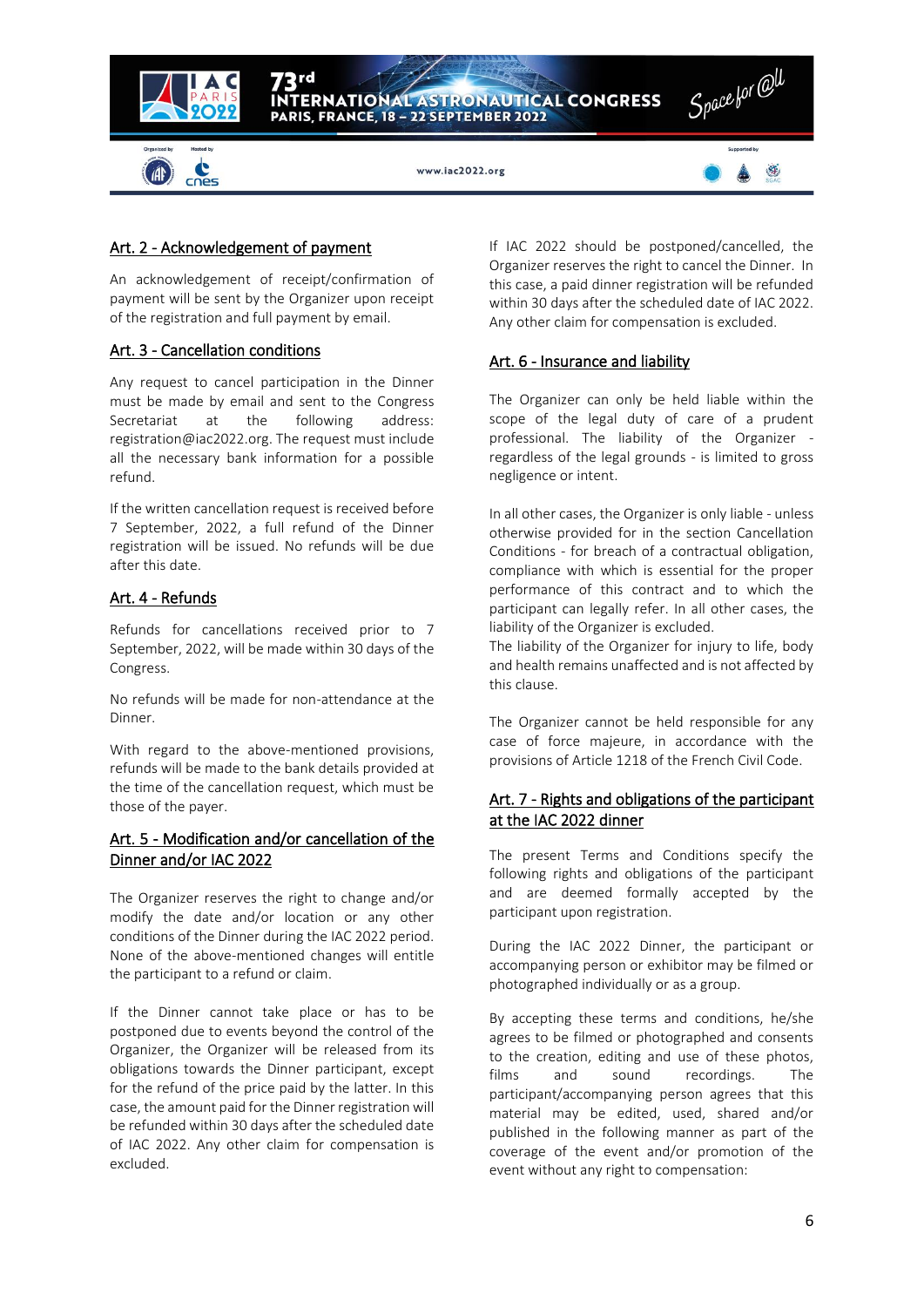

- In various publications (digital/print) of IAC 2022, IAF and CNES,

- in public reports (radio and television stations, online and print media) or

- in the social networks (Facebook, Twitter, Instagram, etc.) of IAC 2022, IAF and CNES.

The participant or accompanying person expressly agrees that the photo, video and/or audio material of him/her recorded during the event, may be used for publications and communications related to the event, in accordance with the legal situation applicable at the venue.

Nevertheless, the participant may at any time object to the taking of photographs, films and/or audio recordings of him/her. The objection to the taking of photographs, films and/or sound recordings must be communicated to the person taking the photographs, films and/or sound recordings at the event, giving his or her name and contact details in writing.

The participant or accompanying person is not allowed to take his/her own photos, films and/or sound recordings.

By registering for the IAC, he/she agrees to comply with all rules applicable to the congress site, including the instructions of the Organizer and its suppliers, particularly with regard to security.

Failure to comply with these provisions will result in exclusion from the IAC 2022 dinner, at the sole initiative of the Organizer, without prior notice and without the right to reimbursement of the participation fee, which will be retained by the organizer.

For more information, please refer to the data protection statement.

# Art. 8 - Protection and transmission of personal data

The Organizer processes and uses the participant's personal data, in particular the contact information required for registration, including full name, address, telephone number and email address. In the case of payment by credit card, credit card details (credit card type and number, security code,

expiry date, name of cardholder) will be collected. For the purpose of verification and decision making on the most suitable payment method, information (e.g. credit rating) from external third party providers may be used. This information also includes the participant's address. This collection and processing of data is carried out exclusively for the purpose of carrying out the contract, in accordance with the provisions of Article 6 §1b of the EU Regulation 2016/679 on the protection of individuals with regard to the processing of personal data and on the free movement of such data, the socalled GDPR. The data protection statement details this process and is accessible at any time.

In addition, the IAC 2022 Organizer may periodically share personal contact details with third parties (e.g. service providers and/or sponsors and exhibitors), who may contact attendees regarding activities offered at the Congress or pass on information that may be of interest to them.

Personal data may be transferred within the limits of Article 6 § 1a-f EU GDPR: a) consent given, b) performance of a contract, c) compliance with a legal obligation, d) safeguarding the vital interests of the data subject or another natural person, e) public interest or exercise of official authority, f) legitimate interests pursued by the controller.

For more information, please refer to the data [protection declaration.](https://iac2022.org/privacy-policy/)

For any request concerning personal data, please contact us: france@kit-group.org.

# Art. 9 - Miscellaneous

In case of discrepancy between the French and English versions of these general terms and conditions of sale, only the French version will be valid.

No verbal agreement is valid. Amendments or supplements to this contract must be made in writing.

If any provision of these terms and conditions is found to be invalid or unenforceable, the validity of the remaining terms and conditions shall not be